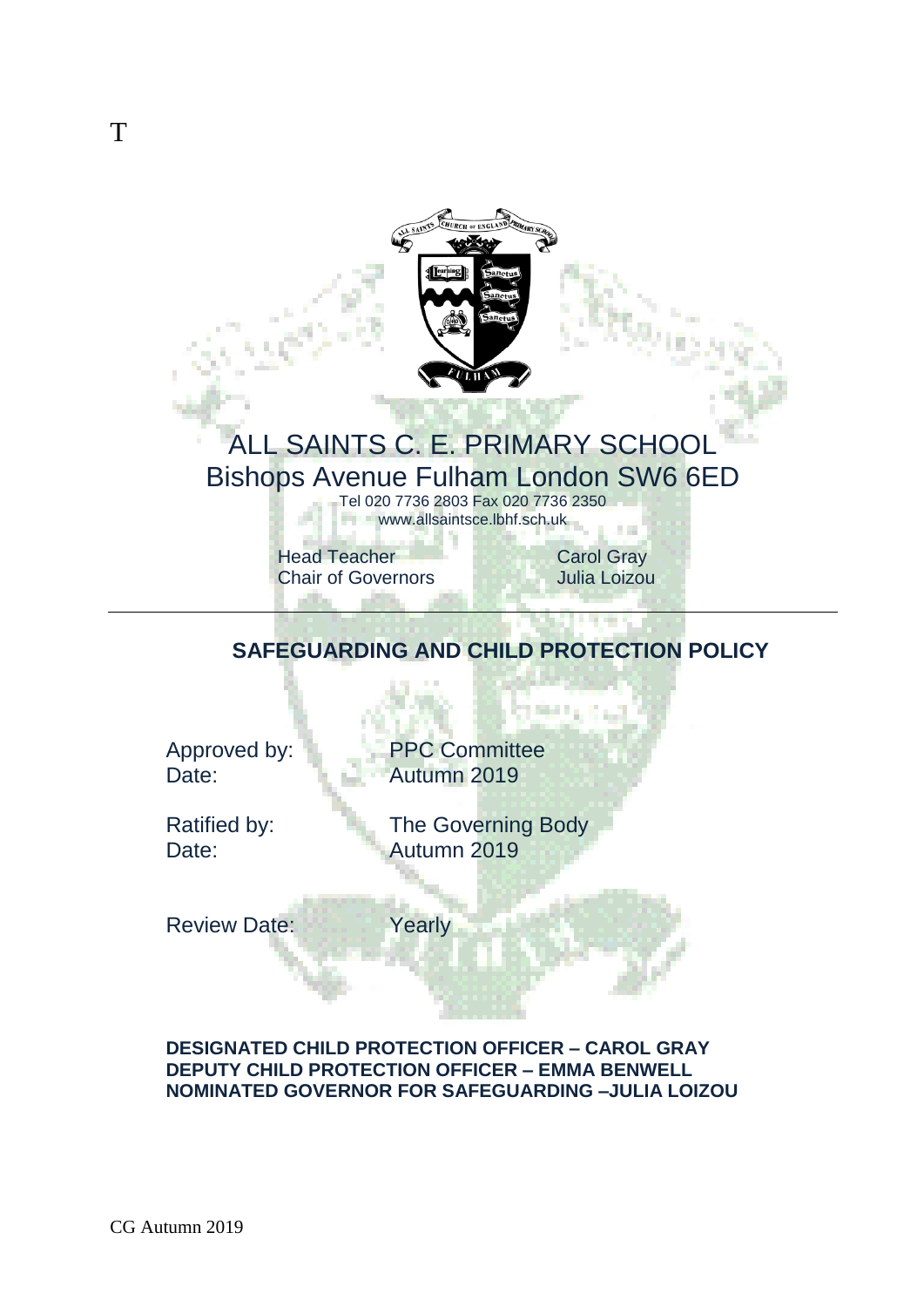## **SAFEGUARDING AND CHILD PROTECTION**

## **1. INTRODUCTION AND RATIONALE FOR POLICY**

In line with the Government's vision for all services for children and young people and the Department for Education Statutory Guidance "Keeping Children Safe in Education" September 2016, the governors and all staff at All Saints School recognise that children have a fundamental right to learn in a safe environment and to be protected from harm. Young people are less likely to learn effectively and go on to lead positive and independent lives if they are not kept healthy and safe. All Saints School is therefore committed to providing an environment which is safe and where the welfare of each child is of paramount importance. This will include a commitment to ensuring that all pupils feel confident that any concerns they may have will be listened to and acted upon.

To this end, governors and school staff will be committed to ensuring that all members of the school community are aware of school responsibilities and procedures in this area. This will include communicating policies and procedures effectively with parents/carers, ensuring all staff and relevant governors attend appropriate training and working effectively with other professionals on behalf of children in need or enquiring into allegations of child abuse.

Matteria

## **2. AIMS OF POLICY**

- To raise awareness of all school staff of the importance of safeguarding and child protection, and in particular to make clear responsibilities for identifying and reporting actual or suspected abuse;
- To ensure pupils and parents are aware that the school takes child protection seriously, listens to children and will follow the appropriate procedures for identifying and reporting abuse and for dealing with allegations against staff;
- **To promote effective liaison with other agencies including Early Help Services in order to** work together for the protection and welfare of all pupils;
- To support pupils' development in ways which will foster security, confidence and independence;
- To integrate a child protection curriculum within the existing curriculum, allowing for continuity and progress through all the Key Stages;
- To make appropriate links and reference to policies in related areas such as discipline and bullying.

## **Legislative framework**

- Department for Education Statutory Guidance *'Keeping Children Safe in Education'.* September 2016.
- Children Act 1989 and 2004
- Working together to Safeguard Children 2015
- London Child Protection Procedures 2013
- The Prevent Duty
- Children Missing from Education
- Child sexual exploitation

## **3. ROLES AND RESPONSIBILITIES The Governing Body ensures that the school:**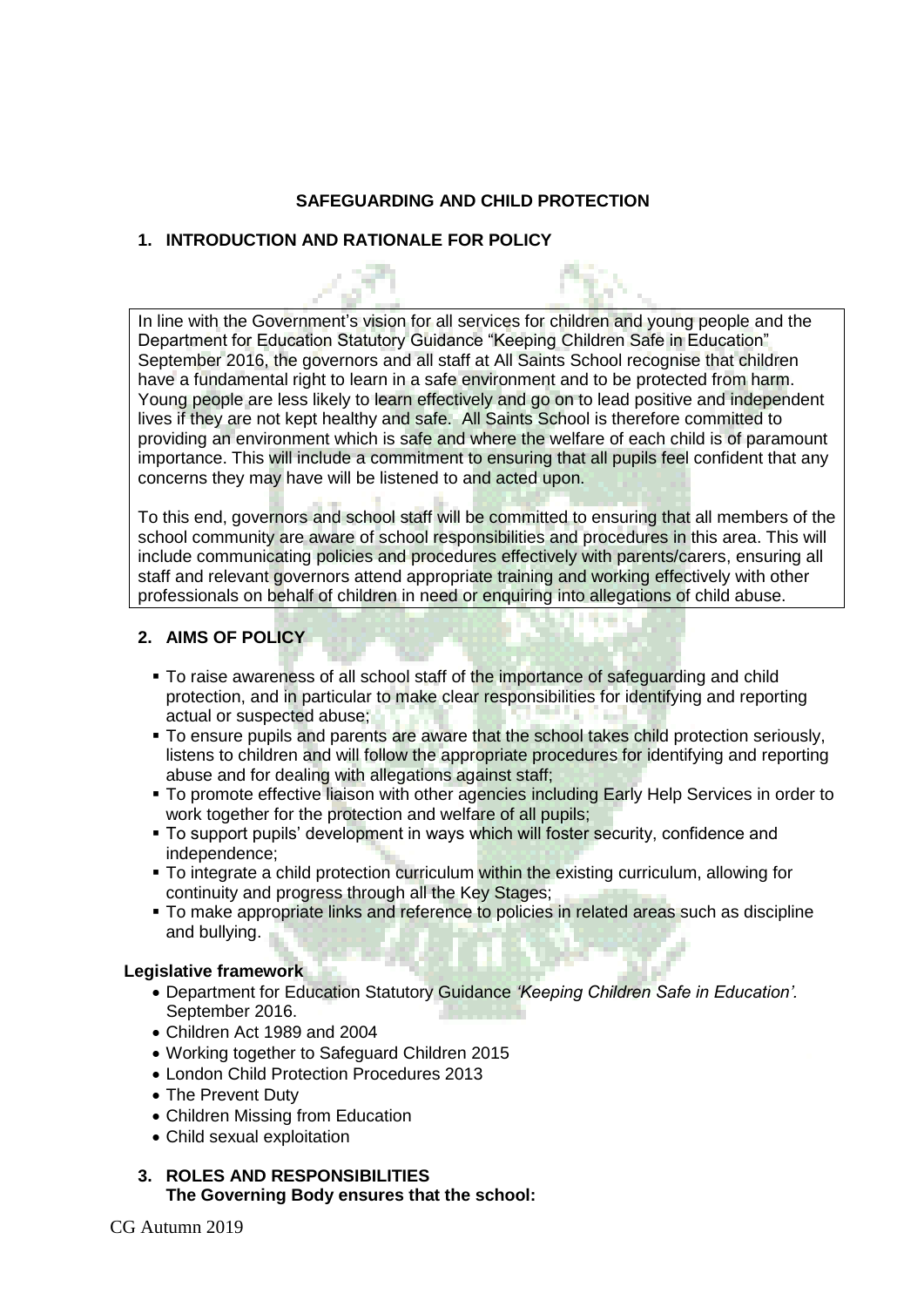The attached document reflects the content of information all school staff should be made familiar with, as part of regular safeguarding and child protection training:

- Definitions and categories of abuse and neglect
- Possible indicators of abuse and neglect
- Action by person receiving or identifying a concern
- Action by designated person
- Consent child and parent/carer
- Recording and the referral process
- Guidelines for safe practice professional conduct
- Reports for case conferences

## **THE SAFEGUARDING/CHILD PROTECTION GOVENOR MUST CHECK:**

- That every member of staff has read part 1 and Annex A of KCSiE and signed the declaration to that effect.
- That staff have had regular safeguarding and child protection training and are receiving any necessary updates.

an an a total ch

- That volunteer risk assessments have been completed.
- The Single Central Record (SCR) is up to date each term, and sign and date it.
- That the school has at least 2 contact numbers for each child.
- That all Section 128 checks have been done.
- The name of the DSL and Deputy DSL is displayed clearly in every classroom and outside the school office, as well as, the National Society for the Prevention of Cruelty to Children (NSPCC) whistleblowing helpline number, 0800 028 0285.

## **4. GUIDING PRINCIPLES FOR INTERVENTION TO PROTECT CHILDREN**

The governors will ensure that the principles identified below, many of which derive from the Children Act 1989, are followed by all staff.

- All children have a right to be kept safe and protected from abuse:
- Child abuse can occur in all cultures, religions and social classes;
- Staff must be sensitive to the families cultural and social background;
- Children must have the opportunity to express their views and be heard;
- If there is a conflict of interests between the child and parent, the interests of the child must be paramount;
- The responsibility to initiate agreed procedures rests with the individual who identifies the concern;
- All staff must endeavour to work in partnership with those who hold parental responsibility for a child;
- Information in the context of a child protection enquiry must be treated as CONFIDENTIAL and only shared with those who need to know;
- All staff should have access to appropriate and regular training;
- School management must allow staff sufficient time to carry out their duties in relation to child protection and safeguarding.

## **5. RESPONSIBILITIES OF HEAD/DESIGNATED TEACHER**

Governors will ensure that the school has identified a Designated Safeguarding Lead for child protection and that the Head/Designated Safeguarding Lead undertakes the following responsibilities: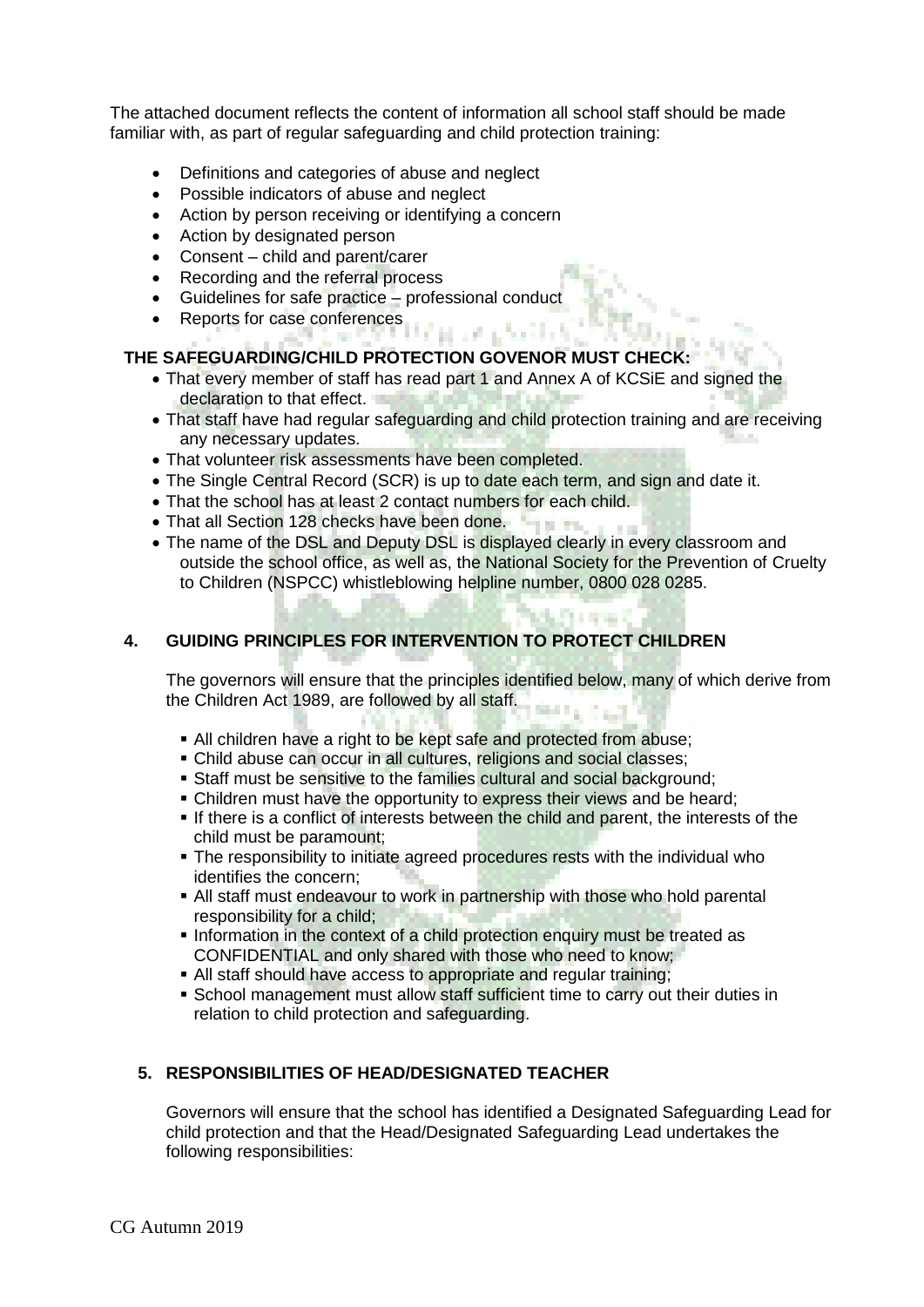- To ensure all staff are familiar with school and Tri Borough procedures and guidelines for identifying and reporting abuse, including allegations of abuse against staff;
- To ensure all staff receive training in the above, including staff who are temporary or start mid-year;
- To be responsible for co-ordinating action and liaising with school staff and support services over child protection issues;
- To ensure that staff are aware of referral systems for early help within the school.
- To be aware of all children within the school who are the subject of a Child Protection Plan or who are Looked After Children and ensure the child's social worker is informed if such children are subject of an exclusion from the school;
- To ensure the school is represented at Child Protection Case Conferences, Core Group Meetings and Child In Need Meetings and that written reports are provided as required;
- To follow as appropriate recommendations made by Local Safeguarding Children Board (LSCB);
- To be aware of new legislation, guidance, policy and procedures in the area of Safeguarding and Child protection;
- To support and advise staff on child protection issues generally;
- To disseminate relevant information between agencies to the appropriate staff e.g. to learning mentors;
- To maintain accurate and secure child protection records and send on to new schools (where relevant). 10 Thur a se Staff are up to date with local safeguarding risks, including CSE, CCE, County Lines Prevent, honour based violence and forced marriage.

## **6. RESPONSIBILITIES OF SCHOOL STAFF**

a) All school staff have a responsibility to identify and report suspected abuse and to ensure the safety and well being of the pupils in their school. In doing so they should seek advice and support as necessary from the Head/Designated Teacher and other senior staff members. 89 S.H. L. B. L.

det et e

b) Staff are expected to provide a safe and caring environment in which children can develop the confidence to voice ideas, feelings and opinions. Children should be treated with respect within a framework of agreed and understood behaviour.

c) All school staff are expected to:

- Be able to identify signs and symptoms of abuse including specific safeguarding issues outlined in Keeping Children Safe in Education e.g. Radicalisation in line with the Prevent Duty 2015, Children Missing from Education Child Sexual Exploitation, Female Genital Mutilation in line with the mandatory reporting of concerns from October 2015;
- Report concerns (including concerns about other staff/professionals) to the Designated Teacher or other senior staff members as appropriate;
- Be aware of the relevant local procedures and guidelines;
- Monitor and report as required on the welfare, attendance and progress of all pupils;
- Keep clear, dated, factual and confidential records of child protection concerns;
- Respond appropriately to disclosures from children and young people (stay calm, reassure without making unrealistic promises, listen, avoid leading questions, avoid being judgemental and keep records).

## **7. APPOINTMENT OF STAFF**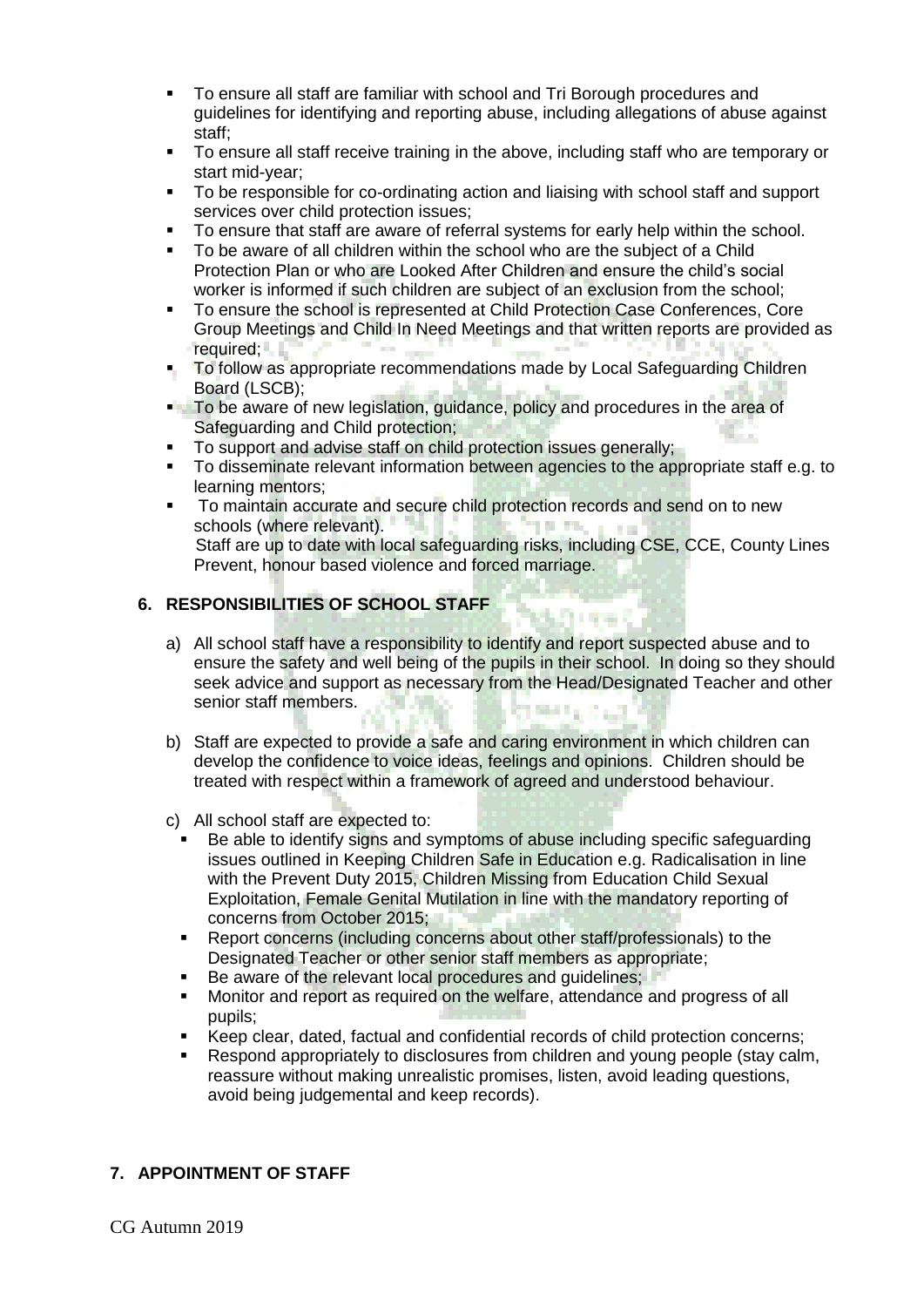When appointing staff, Governors will take account of the guidance issued by the Local Authority & LDBS Human Resources Section and observe the following safeguards:

- That documentation sent out to potential candidates will make it clear that child protection is a high priority of the school and that rigorous checks will be made of any candidate before appointments are confirmed;
- That all references will be taken up and verified by telephoning referees;
- That a reference will always be obtained from the last employer;
- That at interview candidates will be asked to account for any gaps in their career/employment history;
- That candidates will be made aware that all staff are subject to enhanced DBS checks; **11 July 11**
- That evidence of relevant checks will be recorded and stored in a single, central location, easily accessible when appropriate and necessary;
- The school will maintain an accurate Single Central Record for all staff and adults in the school. W. 194

## **8. ALLEGATIONS AGAINST STAFF**

a. Governors recognise that because of their daily contact with children in a variety of situations, including the caring role, teachers and other school staff are vulnerable to accusations of abuse.

**STATISTICS** 

- b. Governors further recognise that, regrettably, in some cases such accusations may be true. The governors, therefore, expect all staff to follow the agreed procedures for dealing with allegations against staff. This will initially mean a discussion with the designated teacher, Headteacher and notification/consultation with the Local Authority Designated Officer (LADO).
- c. Where an allegation is made about the Headteacher the Chair of Governors will be informed and the LADO will be notified by the Chair of Governors.

## 9. **STAFF CONTACT WITH PUPILS**

In order to minimise the risk of accusations being made against staff as a result of their daily contact with pupils, all school staff should familiarise themselves with the school's expectations regarding professional conduct. The use of control and physical restraint is a last resort and should only be considered in exceptional circumstances to keep the child/young person safe and /or those around them safe and will only be undertaken by staff trained to do so. A record will be made and parents informed. Staff will not communicate with pupils via social media.

## 10. **STAFF TRAINING AND SUPPORT**

- a. Governors recognise the importance of child protection training for Designated Safeguarding Lead and for all other school staff who have contact with children. The designated Governor for Child Protection will have specific training in their role, available form the Local Authority.
- b. Governors expect the Head/Designated Safeguarding Lead to ensure that all school staff, including support and ancillary staff, receive training in child protection and that new staff are made aware of school policy, procedures and guidelines when they join the school and receive annual training thereafter.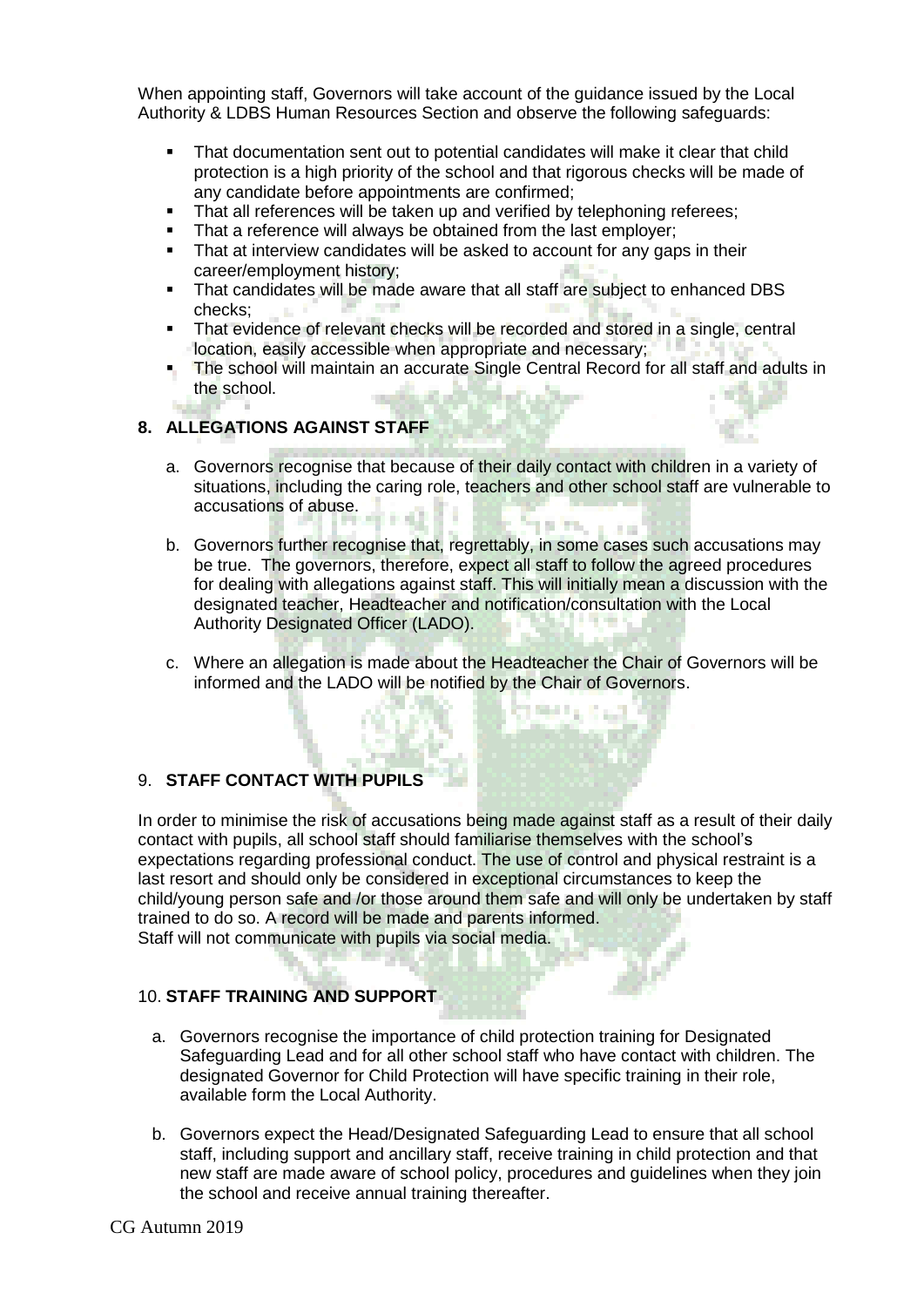c. The Head is also expected to ensure that all staff receive regular support in respect of child protection work and know which senior member of staff to refer to for advice in the absence of the Designated Safeguarding Lead.

#### **11. CURRICULUM**

The governors believe that the school curriculum is important in the protection of children. They will aim to ensure that curriculum development meets the following objectives (these are often met through the PSHE and citizenship curriculum):

- Developing pupil self-esteem;
- **Developing communication skills;**
- **Informing about all aspects of risk;**
- **Developing strategies for self-protection;**
- Developing a sense of the boundaries between appropriate and inappropriate behaviour in adults;
- Developing non-abusive behaviour between pupils.
- Developing ability to stay safe online (refer to DfE teaching online safety in schools 2019)

## **12. CHILDREN WITH SPECIAL EDUCATIONAL NEEDS**

Governors recognise that children with special educational needs may be especially vulnerable to abuse and expect staff to take extra care to interpret correctly apparent signs of abuse or neglect. Indications of abuse will be reported as for other pupils. The Designated Safeguarding Lead will work with the special educational needs coordinator to identify pupils with particular communication needs and to ensure clear guidance is available for staff in relation to their responsibilities when working with children with intimate care needs.

## **13. CONFIDENTIALITY**

Governors accept that child protection raises issues of confidentiality, which should be clearly understood by all staff.

## **14. RECORD KEEPING AND REPORTS**

- a. Governors expect all staff to maintain high quality signed and dated child protection records, which separate fact, allegation, hearsay and opinion and which clearly indicate decisions and action taken. These records may in some cases be required in court proceedings.
- b. Governors further expect school staff to assist the Family and Children's Services Department by providing information for child protection case conferences as required.

## **15. MONITORING PUPILS ON THE CHILD PROTECTION REGISTER**

Governors expect the Head to ensure that teachers monitor closely the welfare, progress and attendance of all pupils. Relevant and pertinent information relating to children either subject to a Child Protection Plan or deemed Children in Need will be provided in a timely fashion to Family and Children's Services staff.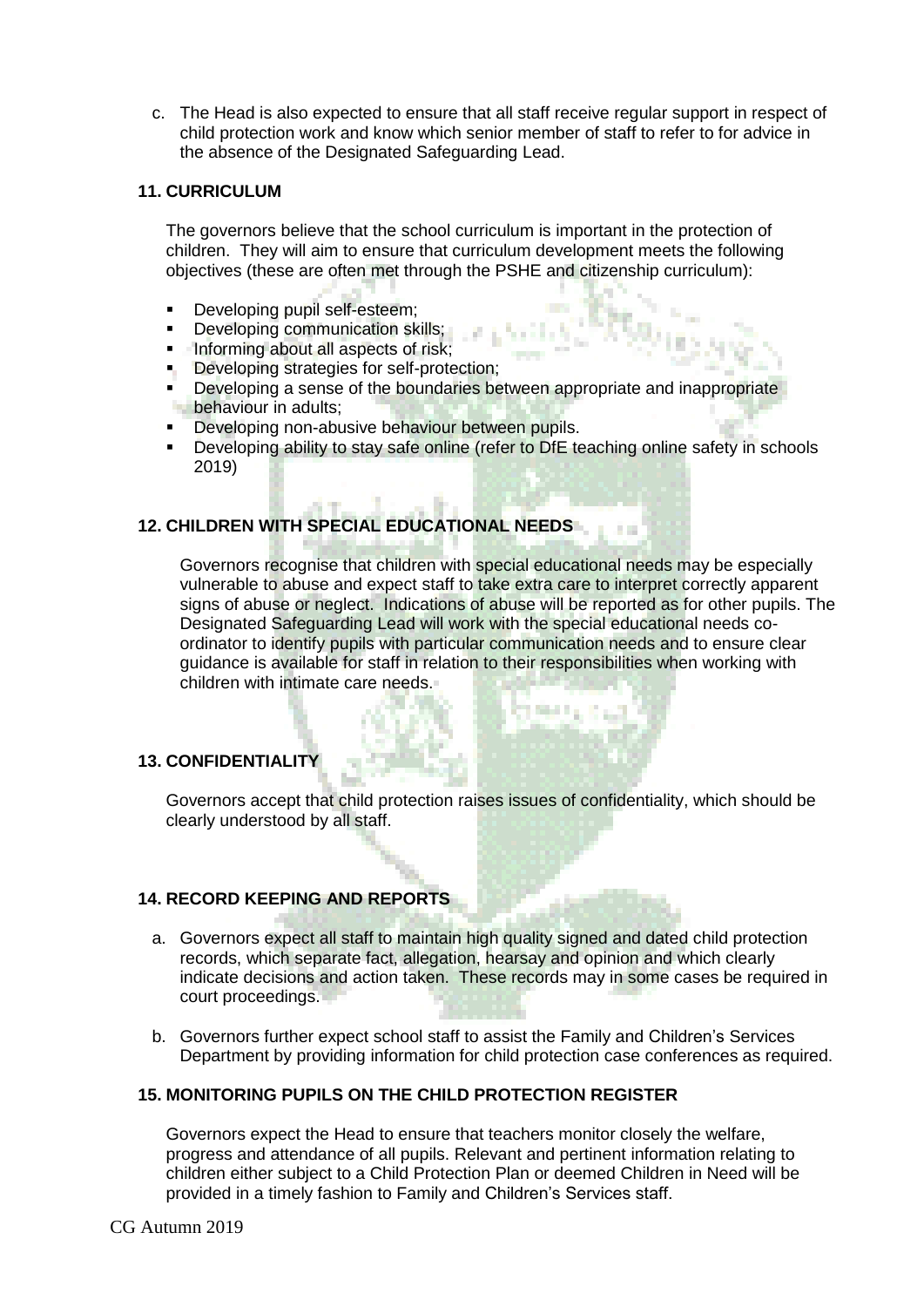### **16. COMMUNICATING POLICY TO PARENTS AND PUPILS**

- a. The governors expect parents and pupils to be informed that the school has a Child Protection policy and is required to follow national and local guidance for reporting suspected abuse to the Family and Children's Services Department.
- **b.** Pupils and parents should know how the school's child protection system works and with whom they can discuss any concerns. They should also be made aware of local or national telephone help lines.

#### **c. MONITORING AND EVALUATING EFFECTIVENESS OF SCHOOL'S POLICY.** 地名美 The governors require the Head and/or Designated Safeguarding Lead to report to them annually on the effectiveness of the school's Child Protection Policy and on associated

## **17. CHILD PROTECTION IN RELATION TO OTHER SCHOOL POLICIES**

This Child Protection Policy should be read in conjunction with other relevant school policies such as Behaviour and discipline, Anti-bullying and use of restraint, and Equality policies. **SILLER** a se

## **Definitions and Indicators of Abuse - Neglect**

issues in the school over the preceding year.

Neglect is the persistent failure to meet a child's basic physical and / or psychological needs, likely to result in the serious impairment of the child's health and/or development. Neglect may occur during pregnancy as a result of maternal substance abuse. Once a child is born, neglect may **PORTAGE AND** 

involve a parent failing to:

- Provide adequate food, clothing and shelter (including exclusion from home or abandonment);
- Protect a child from physical and emotional harm or danger;
- Ensure adequate supervision (including the use of inadequate care-givers); and access to appropriate medical care or treatment.

It may also include neglect of, or unresponsiveness to, a child's basic emotional needs. A child may be missing education.

#### **Physical Indicators of Neglect**

(Many indicators listed in the physical abuse section can also indicate neglect.)

- Abandonment:
- Lack of shelter;
- Unattended medical and dental needs;
- Consistent lack of supervision;
- Ingestion of cleaning fluids, medicines, etc.;
- Consistent hunger;
- Nutritional deficiencies;
- Inappropriate dress for weather conditions;
- Poor hygiene;
- Persistent (untreated) conditions (e.g. scabies, head lice, diaper rash, or other skin disorders); Developmental delays (e.g. language, weight);
- Irregular or non-attendance at school or child care;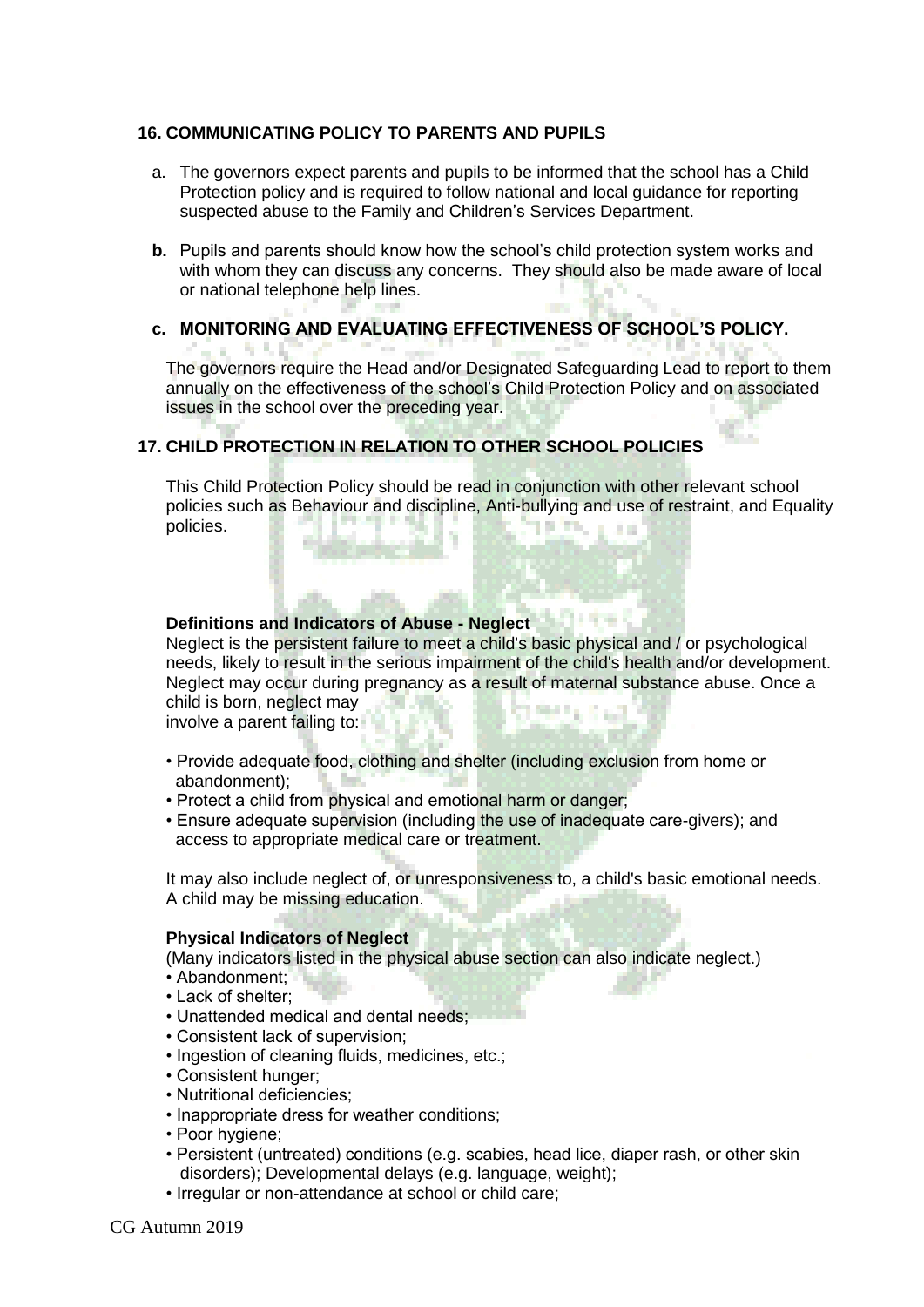- Not registered in school;
- Not attending school;
- Underweight and is very small for their age; and
- If they are regularly left alone, or given responsibility for younger brothers or sisters.

#### **Behavioural Indicators of Neglect**

- Depression;
- Poor impulse control;
- Demands constant attention and affection lack of parental participation and interest delinquency:
- Misuse of alcohol/drugs;

• Regularly displays fatigue or listlessness, falls asleep in class steals food, or begs for ALC: UNITED AT A CALL food ia a S

- Reports that no carer or parent is at home;
- Frequently absent or late;
- Self-destructive;
- Drops out of school (adolescent);
- Takes over adult caring role (of parent);
- Lacks trust in others, unpredictable; and
- Plans only for the moment.

#### **Physical Abuse**

Physical abuse includes hitting, shaking, kicking, punching, scalding, suffocating and other ways of inflicting pain or injury to a child. It also includes giving a child harmful substances, such as drugs, alcohol or poison. If a parent or carer reports non-existent symptoms of illness in a child, or deliberately causes illness in a child, this is also a form of physical abuse.

#### **Physical Indicators of Physical Abuse**

Bruises, black eyes and broken bones are obvious signs of physical abuse. Other signs might include:

- Injuries that the child cannot explain or explains unconvincingly;
- Untreated or inadequately treated injuries;
- Injuries to parts of the body where accidents are unlikely
- Bruising which looks like hand or finger marks or have the shape of an object E.g. Cigarette burns, human bites Scalds and burns;
- Presence of several injuries (3+) that are in various stages of healing repeated injuries or accidents over a period of time;
- Injuries not consistent with the child's age and development; and

• Bald patches on child's head where hair may have been torn out injuries where the child's and parents account of how they happened differ.

#### **Behavioural Indicators of Physical Abuse**

- Child is sad, withdrawn or depressed;
- Has trouble sleeping;
- Behaves aggressively or is disruptive;
- Shows fear of certain adults:
- Has a lack of confidence and low self-esteem;
- Uses drugs or alcohol;
- Attempts to run away and reluctance of going home
- Stilted conversation, vacant stares or frozen watchfulness, no attempt to seek comfort when hurt;
- Describes self as bad and deserving to be punished;
- Cannot recall how injuries occurred, or offers an inconsistent explanation;
- Wary of adults;
- Often absent from school/child care;
- May flinch if touched unexpectedly;

CG Autumn 2019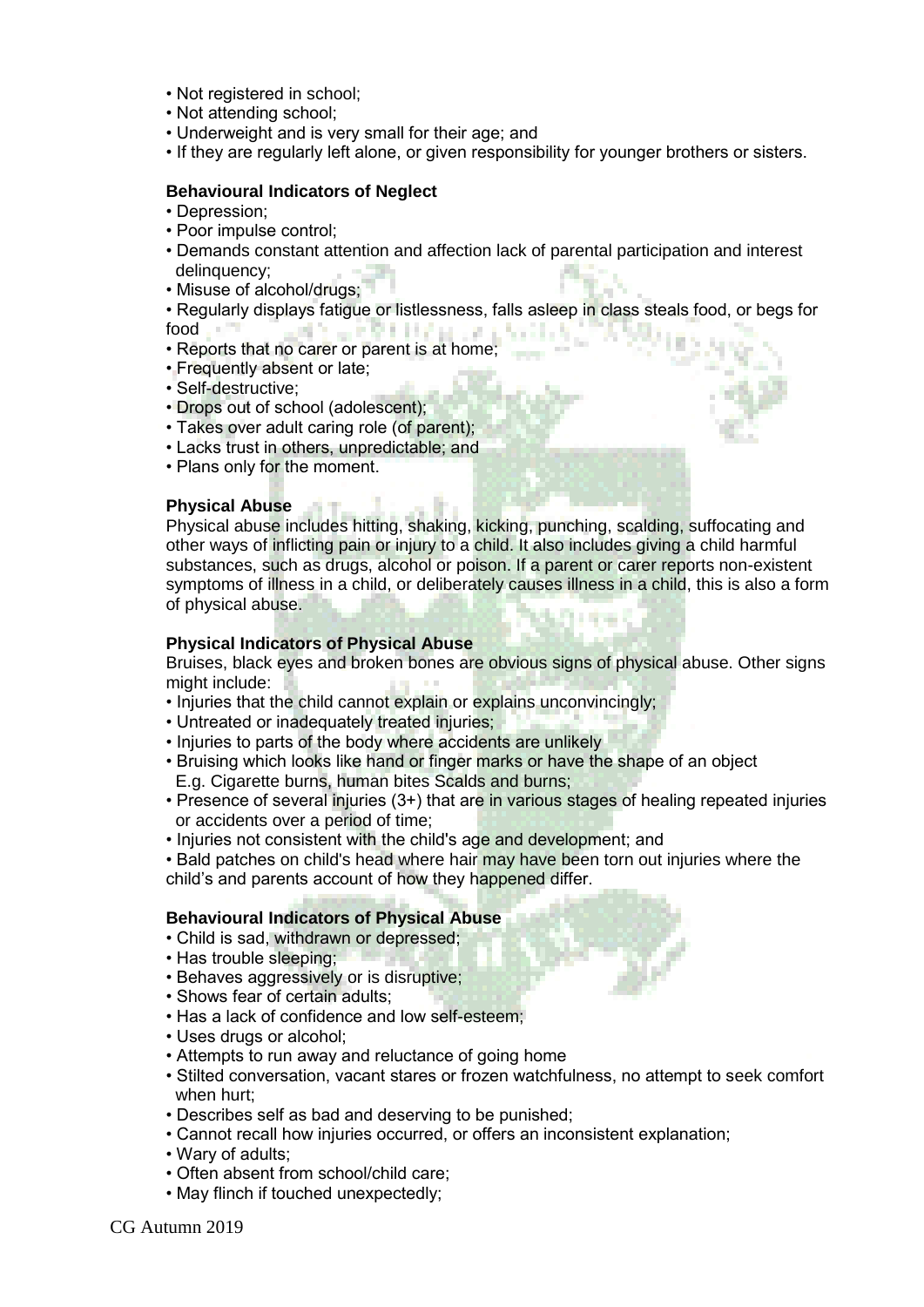- Displays indiscriminate affection-seeking behaviour;
- Abusive behaviour and language in play;
- Overly compliant and/or eager to please;
- Poor sleeping patterns, fear of the dark, frequent nightmares;
- Cries frequently;
- Poor memory and concentration; and
- Suicide attempts

#### **Female Genital Mutilation (FGM)**

FGM is illegal in the UK and it is also an offence to take a female child out of the UK to undergo FGM or to arrange for a female child to undergo FGM both in the UK and abroad.

## **Indicators that a girl has undergone FGM:**

- Has difficulty walking, sitting or standing;
- Has noticeable behaviour changes;
- Requests to be excused from PE/Sport;
- Confiding in a professional that FGM has taken place:

JERHEN.

- Requesting help to manage any of the complications associated with FGM;
- Spending longer than normal in the toilet due to difficulties urinating;
- Frequent UTIs:
- Recent onset of signs of emotional and psychological trauma e.g. withdrawal, anger;
- Reluctance to undergo normal medical examinations.

#### **Factors suggesting a girl is at risk of FGM aged 0-15 years old;**

- Withdrawn from PSHE by parents;
- Parent or female child states the girl will be taken out of the country for an extended holiday;
- Mother had FGM;
- Confiding in a professional about a 'special procedure' or 'special holiday' or ' ceremony'
- Requesting help from a teacher or other professional to avoid FGM;
- Older sister had FGM; and
- Talks about a long holiday to country of origin or a country where the practice is prevalent.

## **Action on FGM**

If staff have a concern they should activate local safeguarding procedures, using existing national and local protocols for multi-agency liaison with police and children's social care. Mandatory reporting duty commenced in October 2015. Teachers must report to the police, cases where they discover that an act of FGM appears to have been carried out. Unless the teacher has a good reason not to, they should still consider and discuss any such case with the school's designated safeguarding lead and involve children's social care as appropriate

#### **Sexual Abuse**

Sexual abuse involves forcing or enticing a child or young person to take part in sexual activities (Child Sexual Exploitation, CSE or Criminal Child Exploitation, CCE) including prostitution, whether or not the child is aware of what is happening. The activities may involve physical contact, including penetrative (e.g. rape, buggery or oral sex) or nonpenetrative acts. They may include non-contact activities, such as involving children in looking at, or in the production of, pornographic material or watching sexual activities, or encouraging children to behave in sexually inappropriate ways. Specific attention should be given to safeguarding arrangements where children are engaged in close one-to-one teaching, particularly in specialist performing arts and sports provision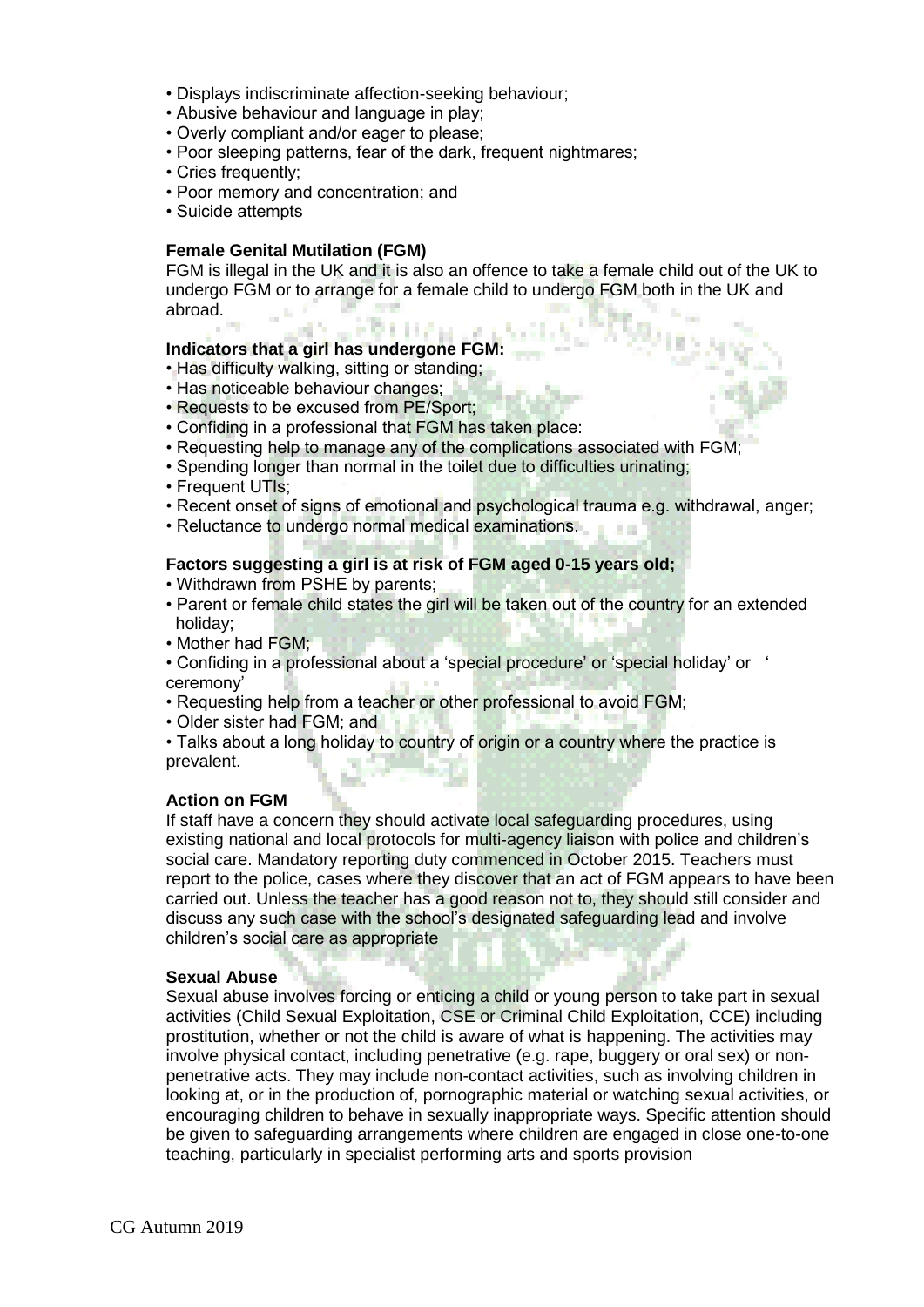#### **Physical Indicators of Sexual Abuse**

- Pain, itching, bruising or bleeding in the mouth or genital or anal areas;
- Genital discharge or urinary tract infections;
- Stomach pains or discomfort walking or sitting;
- Sexually transmitted infections;
- Fatigue due to sleep disturbances;
- Sudden weight change;
- Cuts or sores made by the child on the arm (self-mutilation);
- Recurring physical ailments;
- Difficulty in walking or sitting;
- Torn, stained or bloody underwear; and
- Pregnancy

## **Behavioural Indicators of Sexual Abuse in a younger child:**

- Sad, cries often, unduly anxious poor concentration;
- Inserts objects into the vagina or rectum;
- Change or loss of appetite;
- Sleep disturbances, nightmares;
- Excessively dependent;
- Fear of home or a specific place;
- Excessive fear of men or women;
- Lacks trust in others:
- Age-inappropriate sexual play with toys, self, others (e.g. replication of explicit sexual acts);
- Age-inappropriate sexual language;
- Age-inappropriate, sexually explicit drawings and/or descriptions;
- Bizarre, sophisticated or unusual sexual knowledge;
- Reverts to bedwetting/soiling;
- Dramatic behavioural changes, sudden non-participation in activities;
- Poor peer relationships, self-image;
- Overall poor self-care;
- Absence from school: and
- Child talks of receiving special attention from a particular adult, or refer to a new, "secret" friendship with an adult or young person.

#### **In an older child:**

- Sudden lack of interest in friends or activities;
- Fearful or startled response to touching;
- Overwhelming interest in sexual activities;
- Hostility toward authority figures;
- Fire setting;
- Need for constant companionship;
- Regressive communication patterns (e.g. speaking childishly);
- Academic difficulties or performance suddenly deteriorates;
- Truancy and/or running away from home;

• Wears provocative clothing or wears layers of clothing to hide bruises (e.g. keeps jacket on in class;

• Recurrent physical complaints that are without physiological basis (e.g. abdominal pains, headache, nausea

- Lacks trust in others;
- Unable to "have fun" with others;
- Suicide attempts;
- Drug/alcohol misuse;
- Poor personal hygiene;
- Promiscuity; and
- Sexual acting out in a variety of ways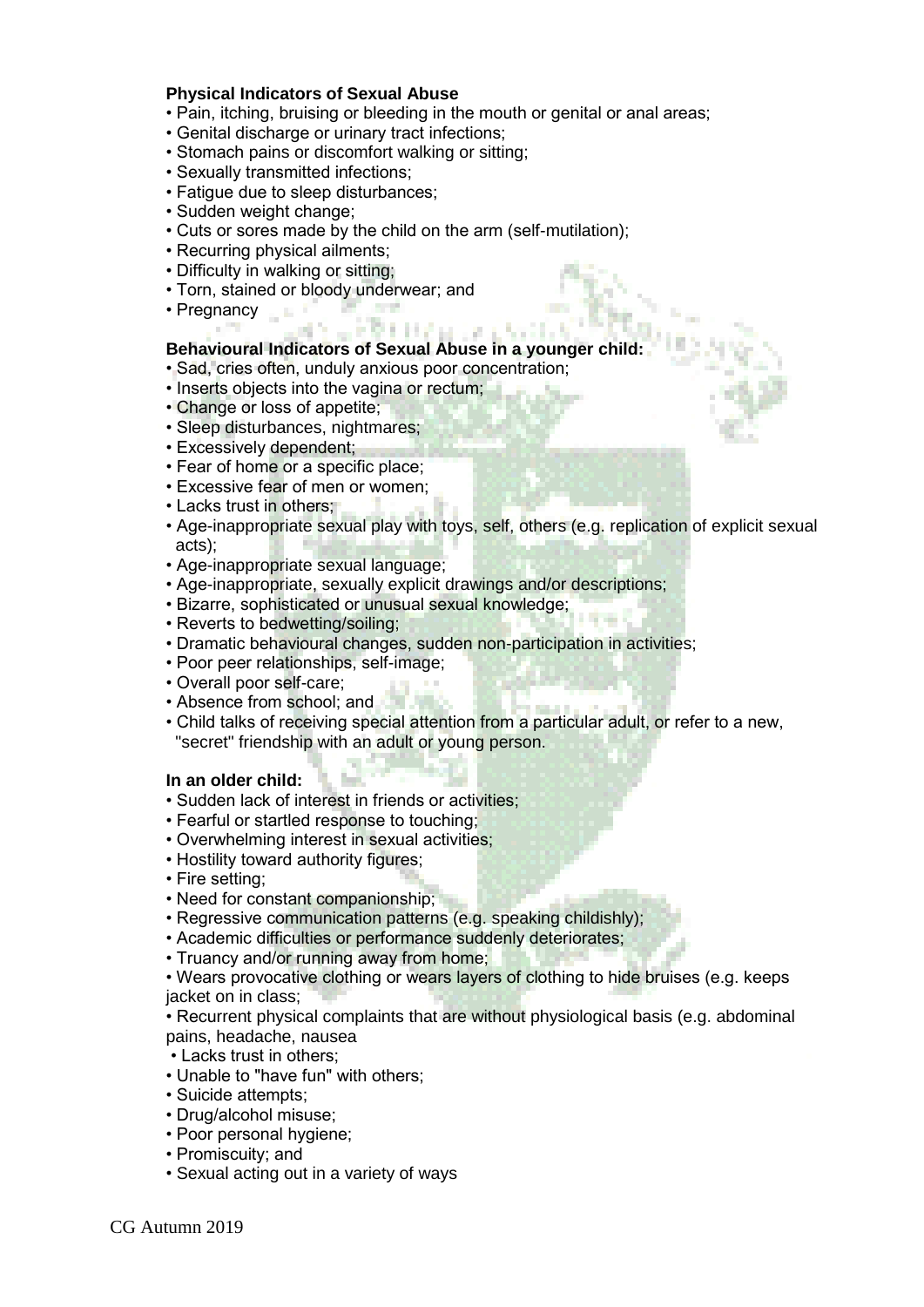## **Emotional Abuse**

Emotional abuse is the persistent emotional ill-treatment of a child such as to cause severe and persistent adverse effects on the child's emotional development. It may involve conveying to children that they are worthless or unloved, inadequate, or valued only insofar as they meet the needs of another person. It may feature age or developmentally inappropriate expectations being imposed on children. It may involve causing children frequently to feel frightened or in danger, or the exploitation or corruption of children. Some level of emotional abuse is involved in all types of ill treatment of a child, though it may occur alone.

#### **Physical Indicators of Emotional Abuse**

- Bedwetting and/or diarrhoea; and
- Frequent psychosomatic complaints, headaches, nausea, abdominal pains

#### **Behavioural Indicators of Emotional Abuse**

- Mental or emotional development lags;
- Behaviours inappropriate for age;
- Fear of failure, overly high standards, reluctance to play;
- Fears consequences of actions, often leading to lying;
- Extreme withdrawal or aggressiveness, mood swings;
- Overly compliant, too well-mannered;
- Excessive neatness and cleanliness;
- Extreme attention-seeking behaviours;
- Poor peer relationships;
- Severe depression, may be suicidal;
- Runaway attempts:

#### **Indicators of Grooming Behaviour**

Potential warning signs of grooming behaviour might include:

- A pupil receiving special attention or preferential treatment;
- Excessive time spent alone with a pupil outside of the classroom;
- Frequently spending time with a pupil in private or isolated areas;
- Transporting a pupil possibly to or from school;
- Making friends with a pupil's parents and visiting their home;
- Acting as a particular pupil's "listening ear";
- Giving small gifts, money, toys, cards, letters to a pupil;
- Using texts, telephone calls, e-mails or social networking sites to inappropriately communicate with a pupil
- Overly affectionate behaviour with a pupil;
- Flirtatious behaviour or making suggestive remarks or comments of a sexual nature around a pupil
- Other pupils are suspicious and make jokes or references

#### **Peer on Peer Abuse**

Children who abuse others, including those who sexually abuse/offend are likely to considerable needs themselves and that they may pose a significant risk of harm to other children.

Evidence suggests that children who abuse others may have suffered considerable disruption in their lives, been exposed to violence within the family, may have witnessed or been subject to physical or sexual abuse, have problems in their educational development and may have committed other offences

Such children are likely to be children in need and some will, in addition, be suffering, or at risk of suffering, significant harm and may themselves be in need of protection. Children and young people who abuse others should be held responsible for their abusive behaviour, while being identified and responded to in a way that meets their needs as well as protecting others.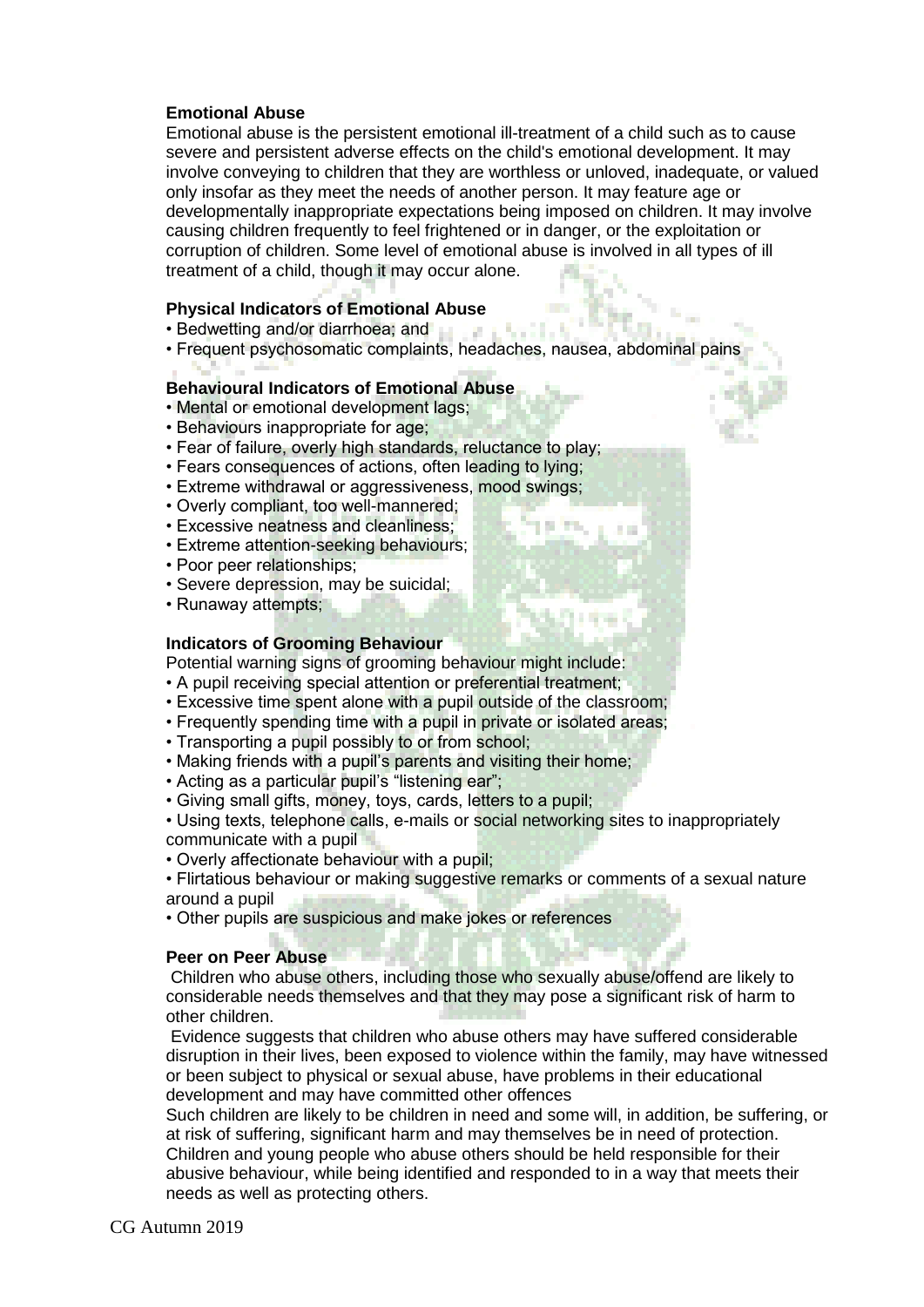Upskirting is now a form of peer on peer abuse. This is typically when a photograph is taken under a person's clothing without them knowing, for sexual gratification or to cause the victim humiliation, distress or alarm.

## **Serious Violent Crime**

All staff need to know the indicators that may signal that children are at risk from, or are involved with, serious violent crime. Including:

- Unexplained gifts/new possessions possible indicators that children have been approached by/involved with individuals associated with criminal networks/gangs;
- Increased absence from school;
- Change in friendship/relationships with others/groups;
- Significant decline in performance;
- Signs of self-harm/significant change in well-being;
- Signs of assault/unexplained injuries;

Staff should report any suspicions directly to the DSL>



Radicalisation refers to the process by which a person comes to support terrorism and forms of extremism. There is no single way of identifying an individual who is likely to be susceptible to an extremist ideology. It can happen in many different ways and settings. Specific background factors may contribute to vulnerability which are often combined with specific influences such as family, friends or online, and with specific needs for which an extremist or terrorist group may appear to provide an answer. The internet and the use of social media in particular has become a major factor in the radicalisation of young people. As with managing other safeguarding risks, staff should be alert to changes in children's behaviour which could indicate that they may be in need of help or protection.

Staff should use their professional judgement in identifying children who might be at risk of radicalisation and act proportionately which may include making a referral to the Channel programme. There are a number of behaviours which may indicate a child is at risk of being radicalised or exposed to extreme views. These include:

• Spending increasing time in the company of other suspected extremists;

• Changing their style of dress or personal appearance to accord with the group;

• Day-to-day behaviour becoming increasingly centred on an extremist ideology, group or cause;

• Loss of interest in other friends and activities not associated with the extremist ideology, group

or cause;

- Possession of materials or symbols associated with an extremist cause;
- Attempts to recruit others to the group/cause;
- Using insulting to derogatory names for another group; and
- Increase in prejudice-related incidents committed by that person these may include;
- Physical or verbal assault o provocative behaviour;
- Damage to property
- Derogatory name calling
- Possession of prejudice-related materials
- prejudice related ridicule or name calling
- Inappropriate forms of address
- Refusal to co-operate
- Attempts to recruit to prejudice-related organisations
- Condoning or supporting violence towards others